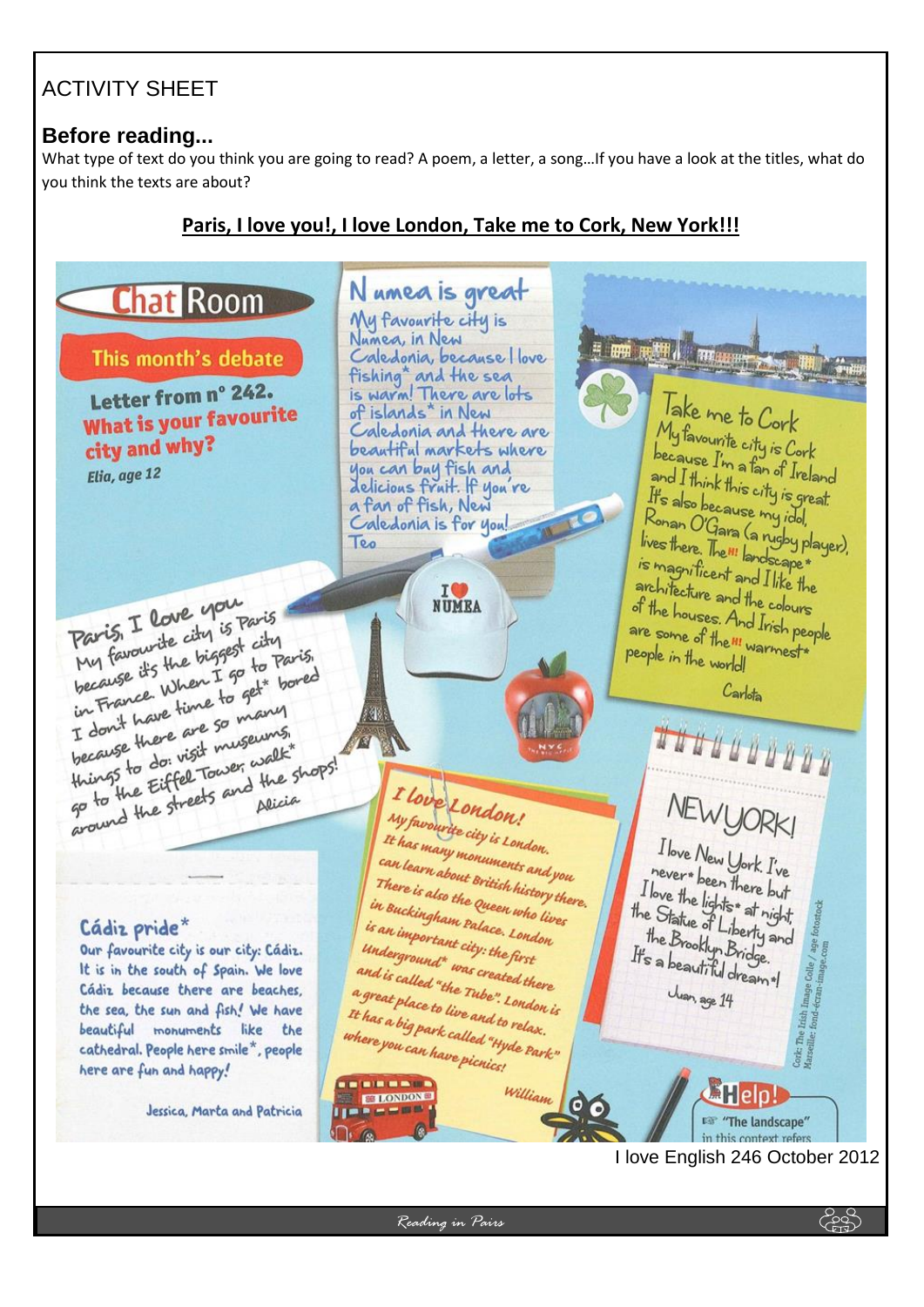### **Reading comprehension**

- 1. Did you guess the texts are letters?
- 2. Write the four cities the text talk about.
- 3. Underline one sentence you like best in every text.
- 4. Make a list of monuments or places from the texts.
- 5. According to the text , are the next sentences true or false?

-Paris is the biggest city in France -Carlota's favorite city is New York -The Statue of Liberty is in Paris -Brooklyn Bridge is in New York -The landscape in Cork is magnificent -Alicia went to the Eiffel Tower in Paris

- 6. Where would you like to go on holiday: Paris, London, New York or Cork? Why?
- 7. Do you agree with William's expression "London is a place to live and to relax"? Why?
- 8. The writers visited: (write a tick )

|         | Paris | New York | Cork | London |
|---------|-------|----------|------|--------|
| William |       |          |      |        |
| Carlota |       |          |      |        |
| Juan    |       |          |      |        |
| Alicia  |       |          |      |        |

How do you know the answer of this question?

#### **Extra activities**

- 1. Look for some information about these cities.
- 2. Have you ever been in one of these cities?
- 3. Read the other letters.